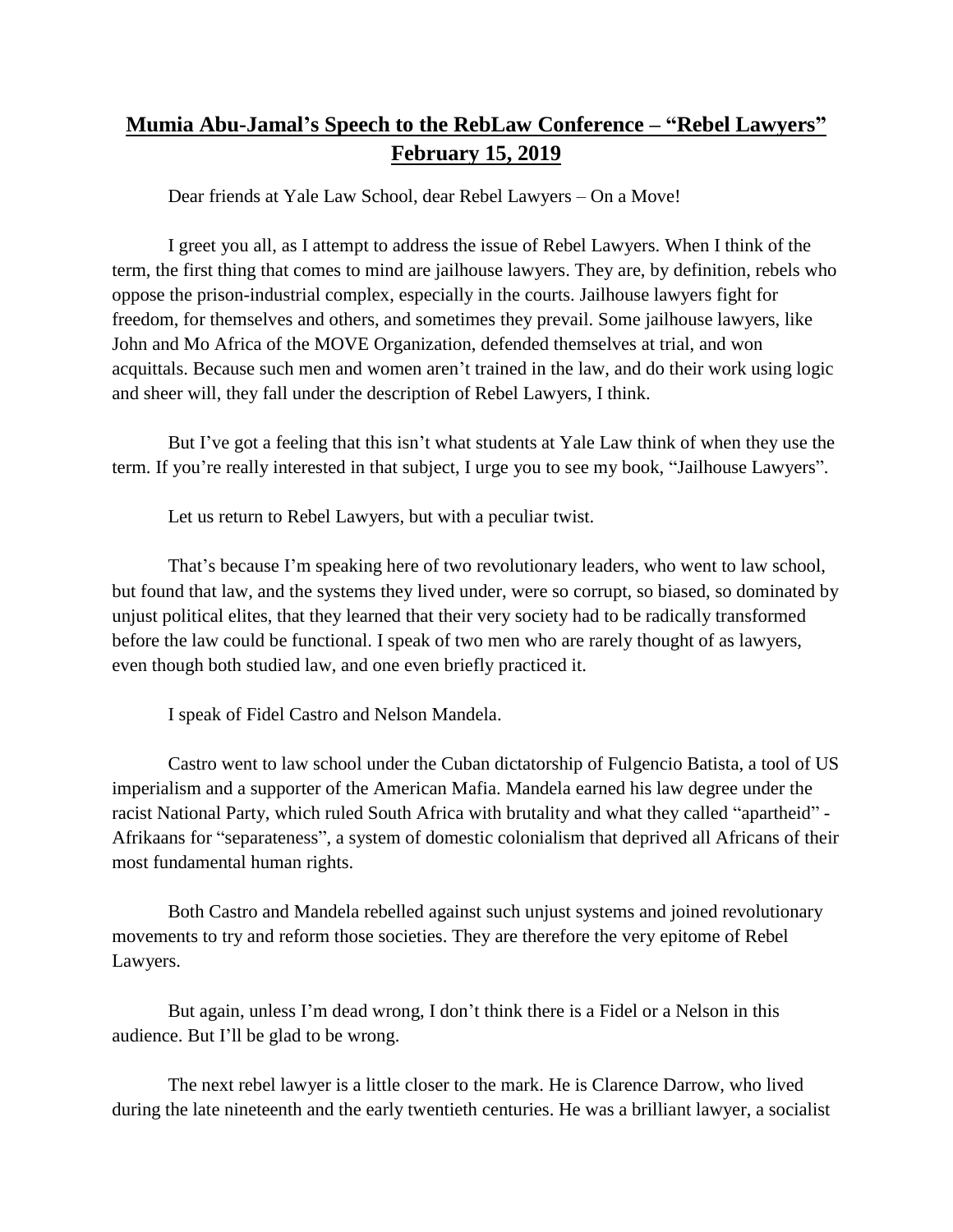back when millions of Americans voted for socialists, and an atheist.

In 1902, Darrow went to the Cook County Jail in Chicago and spoke to the prisoners there about law. Here's a little something of what he said:

"See what the law is. When these men – the rich - get control of things, they make the laws. They do not make the laws to protect anybody. Courts are not instruments of justice. When your case gets into court, it will make little difference whether you are guilty or innocent, but it's better if you have a smart lawyer. And you cannot have a smart lawyer unless you have money. First, and last, it's a question of money.

Those people who own the earth make the laws to protect what they have. They fix up a sort of fence, or pen, around what they have, and they fix the law, so that the fellow on the outside cannot get in. The laws are really organized for the protection of the men who rule the world. They were never organized or enforced for justice. We have no system for doing justice. Not the slightest in the world."

Those are the words of Clarence Darrow, one of the original Rebel Lawyers.

In September, 1925, Dr. Ossian Sweet, of Detroit, was charged – and convicted – of murder, after shooting at a mob of whites assembled to attack his home for being a black man who dared to move into a white area. When he was granted a retrial, Clarence Darrow took the defense case, and won an acquittal.

You law students should read the closing arguments, for you will read some of the finest arguments ever made in an American courtroom. I leave that to you, if you're interested.

Now I use Darrow as a model for rebel lawyers for a reason. You, as law students, have a wealth of doors open before you. Indeed, some of you will go into prosecutors' offices, and work to help build, and strengthen, the bulwark of mass incarceration. Why? Because the lure of power is powerful!

How do you think mass incarceration came to be? Was it a mistake? No. Back during the early 1980s, neoliberals took power in major American cities, and waged war on black communities, led, more often than not, by Democrats like Philadelphia's first black Mayor, Wilson Goode, who brought the infamous MOVE bombing into being. Shortly before him, DA Edward Rendell would join with former Mayor Frank Rizzo to give his blessing to the August 8, 1978 attack on MOVE. Several years later, Rendell would announce an end to the prevailing prison system by saying that prisons would no longer do rehabilitation. Their job, he said, was incapacitation.